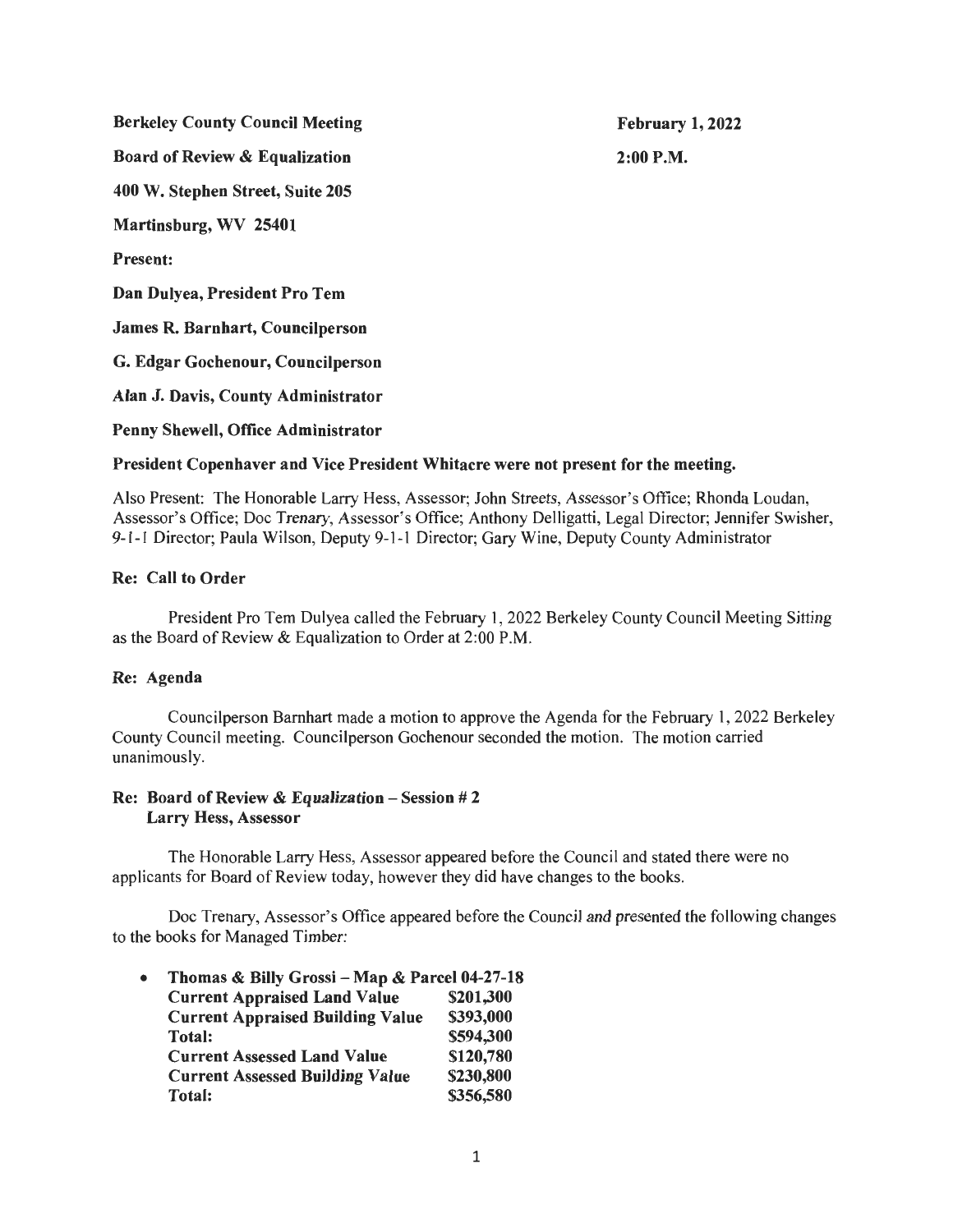| <b>Proposed Appraised Land Value</b>     | \$115,800 |
|------------------------------------------|-----------|
| <b>Proposed Appraised Building Value</b> | \$230,800 |
| Total:                                   | \$508,800 |
| <b>Proposed Assessed Land Value</b>      | \$69,480  |
| <b>Proposed Assessed Building Value</b>  | \$235,800 |
| Total:                                   | \$305,280 |

Councilperson Gochenour made a motion to approve the changes to the books for Map & Parcel 04-27-18. Councilperson Barnhart seconded the motion. The motion carried unanimously.

| $\bullet$ | John Lavovitz-Map & Parcel 03-14-14      |           |  |
|-----------|------------------------------------------|-----------|--|
|           | <b>Current Appraised Land Value</b>      | 127,800   |  |
|           | <b>Current Appraised Building Value</b>  | \$0       |  |
|           | <b>Total:</b>                            | \$127,800 |  |
|           | <b>Current Assessed Land Value</b>       | \$76,680  |  |
|           | <b>Current Assessed Building Value</b>   | \$0       |  |
|           | <b>Total:</b>                            | \$76,680  |  |
|           | <b>Proposed Appraised Land Value</b>     | \$0       |  |
|           | <b>Proposed Appraised Building Value</b> | \$0       |  |
|           | <b>Total:</b>                            | \$0       |  |
|           | <b>Proposed Assessed Land Value</b>      | \$0       |  |
|           | <b>Proposed Assessed Building Value</b>  | \$0       |  |
|           | <b>Total:</b>                            | \$0       |  |
|           |                                          |           |  |

Councilperson Barnhart made a motion to approve the changes to the books for Map & Parcel 03- 14-14. Councilperson Gochenour seconded the motion. The motion carried unanimously.

Mr. Trenary reviewed the following changes to the books:

| Rohan Mohite – Map & Parcel 07-6L-477    |           |  |
|------------------------------------------|-----------|--|
| <b>Current Appraised Land Value</b>      | \$43,400  |  |
| <b>Current Appraised Building Value</b>  | \$134,700 |  |
| <b>Total:</b>                            | \$178,100 |  |
| <b>Current Assessed Land Value</b>       | \$26,040  |  |
| <b>Current Assessed Building Value</b>   | \$80,820  |  |
| <b>Total:</b>                            | \$106,860 |  |
| <b>Proposed Appraised Land Value</b>     | \$43,400  |  |
| <b>Proposed Appraised Building Value</b> | \$152,500 |  |
| <b>Total:</b>                            | \$195,900 |  |
| <b>Proposed Assessed Land Value</b>      | \$26,040  |  |
| <b>Proposed Assessed Building Value</b>  | \$91,500  |  |
| <b>Total:</b>                            | \$117,540 |  |

Councilperson Barnhart made a motion to approve the changes to the books for Map & Parcel 07-6L-477. Councilperson Gochenour seconded the motion. The motion carried unanimously.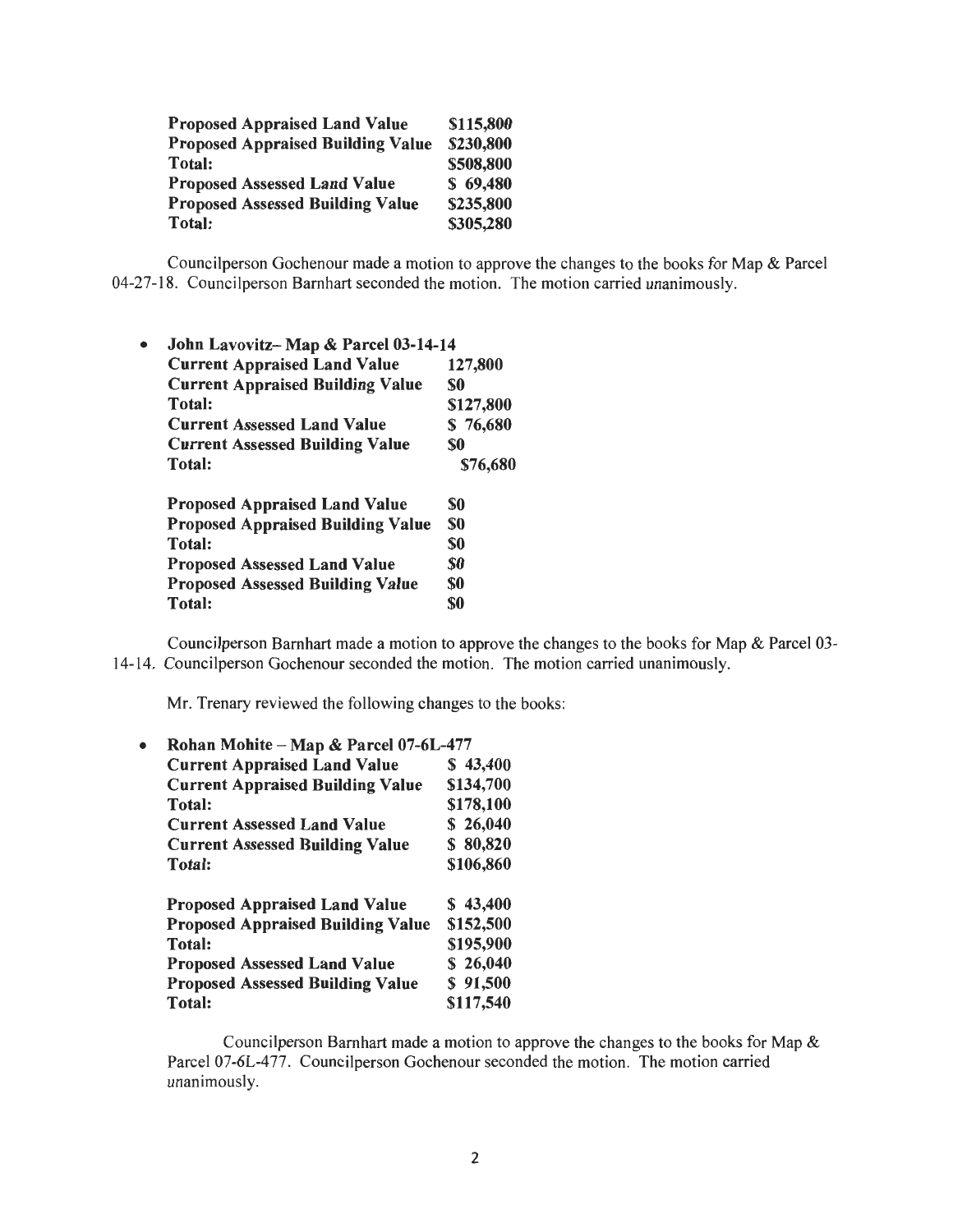| Dorothy Blankley - Map & Parcel 04-36-4.2 |                                          |           |
|-------------------------------------------|------------------------------------------|-----------|
|                                           | <b>Current Appraised Land Value</b>      | \$58,000  |
|                                           | <b>Current Appraised Building Value</b>  | \$96,700  |
|                                           | <b>Total:</b>                            | \$154,700 |
|                                           | <b>Current Assessed Land Value</b>       | \$34,800  |
|                                           | <b>Current Assessed Building Value</b>   | \$58,020  |
|                                           | <b>Total:</b>                            | \$92,820  |
|                                           | <b>Proposed Appraised Land Value</b>     | \$58,000  |
|                                           | <b>Proposed Appraised Building Value</b> | \$108,500 |
|                                           | <b>Total:</b>                            | \$166,500 |
|                                           | <b>Proposed Assessed Land Value</b>      | \$34,800  |
|                                           | <b>Proposed Assessed Building Value</b>  | \$65,100  |
|                                           | <b>Total:</b>                            | \$99,900  |
|                                           |                                          |           |

Councilperson Barnhart made a motion to approve the change to the books for Map & Parcel 04- 36-4.2. Councilperson Gochenour seconded the motion. The motion carried unanimously.

| Thomas & Billy Grossi - Map & Parcel 04-27-18 |           |
|-----------------------------------------------|-----------|
| <b>Current Appraised Land Value</b>           | \$201,300 |
| <b>Current Appraised Building Value</b>       | \$393,000 |
| Total:                                        | \$594,300 |
| <b>Current Assessed Land Value</b>            | \$120,780 |
| <b>Current Assessed Building Value</b>        | \$230,800 |
| Total:                                        | \$356,580 |
| <b>Proposed Appraised Land Value</b>          | \$115,800 |
| <b>Proposed Appraised Building Value</b>      | \$230,800 |
| Total:                                        | \$508,800 |
| <b>Proposed Assessed Land Value</b>           | \$69,480  |
| <b>Proposed Assessed Building Value</b>       | \$235,800 |
| <b>Total:</b>                                 | \$305,280 |
|                                               |           |

John Streets, Assessor's Office appeared before the Council and reviewed the following changes to the books:

| Potomac Park Campgrounds - Map & Parcel 02-7-228 |                                                                                                                                                                                                                                                                                                                                                                                                   |  |
|--------------------------------------------------|---------------------------------------------------------------------------------------------------------------------------------------------------------------------------------------------------------------------------------------------------------------------------------------------------------------------------------------------------------------------------------------------------|--|
|                                                  | \$1,452,700                                                                                                                                                                                                                                                                                                                                                                                       |  |
|                                                  | \$4,135,500                                                                                                                                                                                                                                                                                                                                                                                       |  |
|                                                  | \$5,588,200                                                                                                                                                                                                                                                                                                                                                                                       |  |
|                                                  | \$871,620                                                                                                                                                                                                                                                                                                                                                                                         |  |
|                                                  | \$2,481,300                                                                                                                                                                                                                                                                                                                                                                                       |  |
|                                                  | \$3,352,920                                                                                                                                                                                                                                                                                                                                                                                       |  |
|                                                  | \$1,452,700                                                                                                                                                                                                                                                                                                                                                                                       |  |
|                                                  | \$4,123,000                                                                                                                                                                                                                                                                                                                                                                                       |  |
|                                                  | \$5,575,700                                                                                                                                                                                                                                                                                                                                                                                       |  |
|                                                  | \$871,620                                                                                                                                                                                                                                                                                                                                                                                         |  |
|                                                  | \$2,473,800                                                                                                                                                                                                                                                                                                                                                                                       |  |
|                                                  | \$3,345,420                                                                                                                                                                                                                                                                                                                                                                                       |  |
|                                                  | <b>Current Appraised Land Value</b><br><b>Current Appraised Building Value</b><br><b>Total:</b><br><b>Current Assessed Land Value</b><br><b>Current Assessed Building Value</b><br>Total:<br><b>Proposed Appraised Land Value</b><br><b>Proposed Appraised Building Value</b><br><b>Total:</b><br><b>Proposed Assessed Land Value</b><br><b>Proposed Assessed Building Value</b><br><b>Total:</b> |  |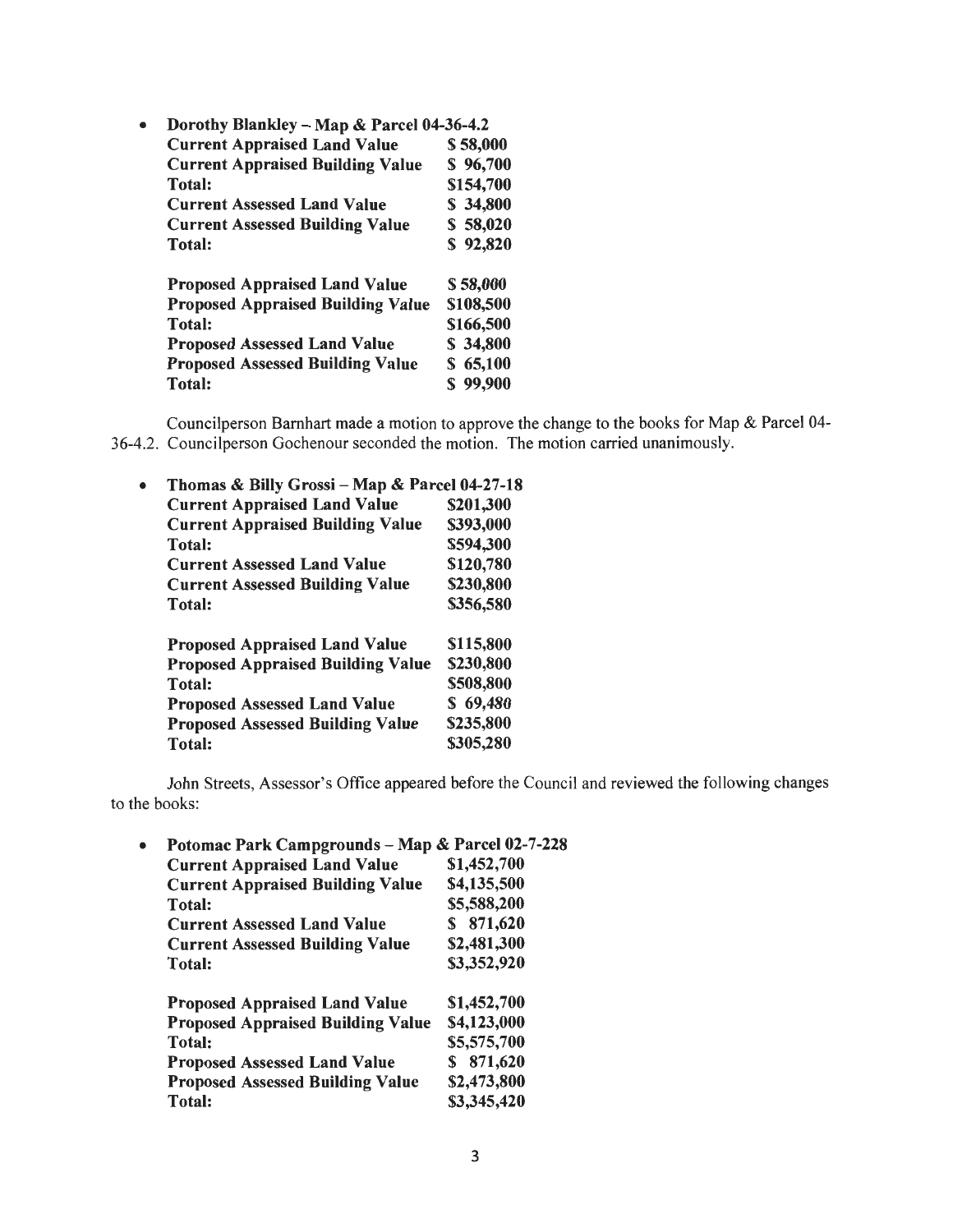### Re: Maria Lorensen, Development Director, Hospice of the Panhandle FY2022-23 Budget Presentation

Maria Lorensen, Development Director, Hospice of the Panhandle appeared before the Council and presented their FY2022-23 budget requesting \$1,750. Mrs. Lorensen reviewed the new programs being offered by Hospice.

### Re: Jennifer Swisher, 9-1-1 Director FY2022-23 Budget Presentation

Jennifer Swisher, 9-1-1 Director appeared before the Council and reviewed their budget reviewing each line item. She also reviewed where the 9-1-1 fees are being spent and updated the Council on the scheduling software and training.

# Re: Floyd Kursey, Supervisor, Eastern Panhandle Conservation District FY2022-23 Budget Presentation

Floyd Kursey, Supervisor, Eastern Panhandle Conservation District appeared before the Council and presented their FY2022-23 budget requesting \$5,000. He reviewed the services provided by the Conservation District.

### Re: Mark Jordan, Executive Director, Convention & Visitor's Bureau FY2022-23 Budget Presentation

Mark Jordan, Executive Director, Convention & Visitor's Bureau appeared before the Council and presented their FY2022-23 budget requesting \$350,000 which includes 50% of the hotel/motel tax. Mr. Jordan stated that Berkeley County was the top county for GEO cashing.

# Re: Gary Wine, Deputy County Administrator FY 2022-23 Budget Presentation Vehicle Declaration of Surplus COPS Grant Outfitting of Vehicles

Gary Wine, Deputy County Administrator appeared before the Council and reviewed the budgets for the IT Department and Central Garage reviewing each line item.

Mr. Wine also reviewed the request to declare vehicles as surplus.

Councilperson Gochenour made a motion to approve the vehicles requested by Mr. Wine to be declared as surplus. Councilperson Barnhart seconded the motion. The motion carried unanimously.

Mr. Wine reviewed the vehicle outfitting request for the COPS grant.

Councilperson Barnhart made a motion to approve the request for vehicle outfitting for the COPS grant. Councilperson Gochenour seconded the motion. The motion carried unanimously.

#### Re: Recess

Councilperson Barnhart made a motion to Recess the February 1, 2022 Berkeley County Council meeting.